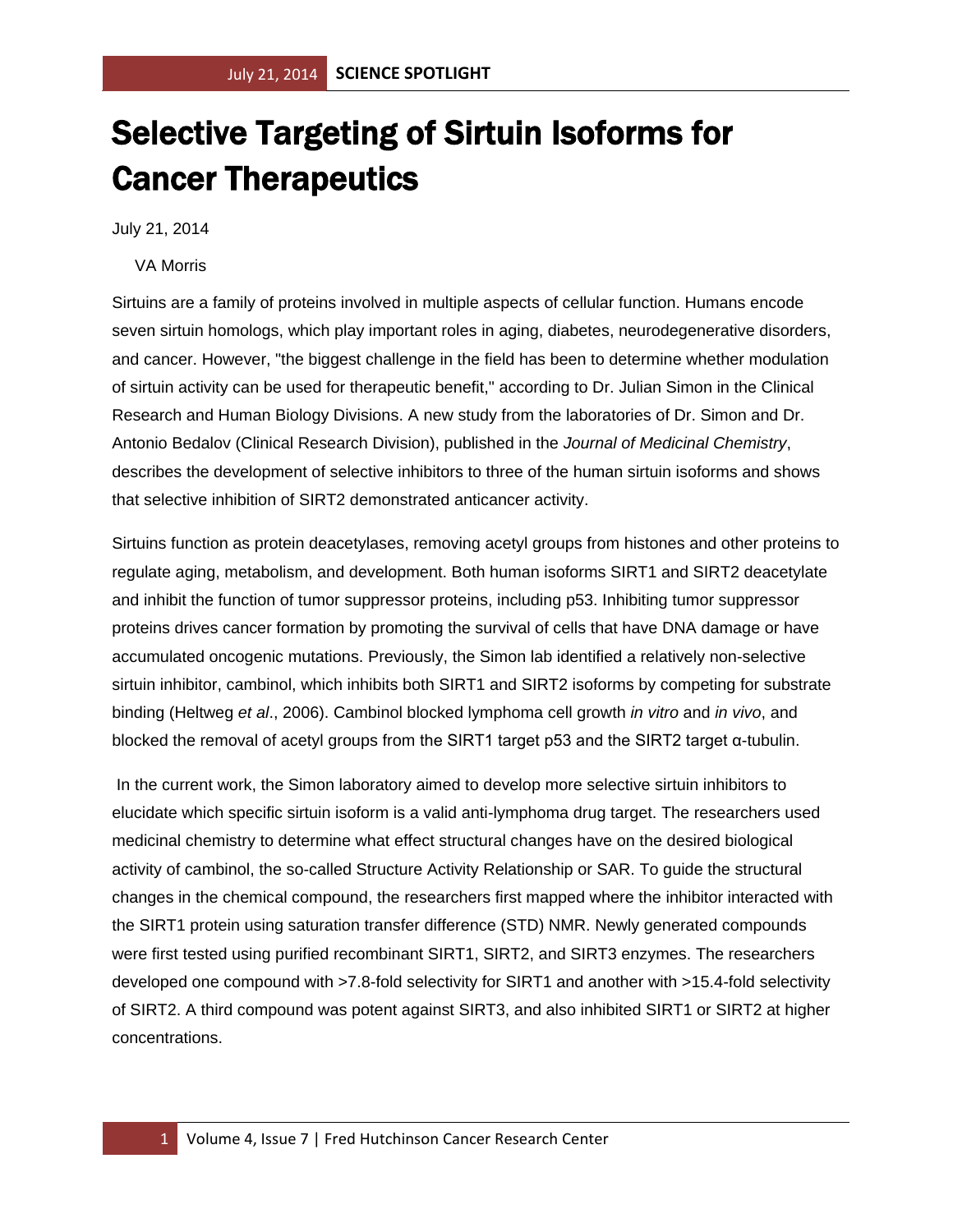These three inhibitors were then tested in cell-based assays with a Burkitt's lymphoma cell line, looking at cell viability after drug treatment and the induction of apoptosis. The researchers found that inhibition of SIRT2, but not SIRT1 or SIRT3, correlates with anti-lymphoma activity (r=0.56, p=0.0014). The three compounds were tested for cellular cytotoxicity against a larger panel of lymphoma cell lines, as well as breast, colon, and lung cancer cell lines and compared to normal, untransformed B cell lines. The SIRT2-selective inhibitor had an inhibitory concentration killing 50% of cells (IC50) of 3 to 7 micromolar in the cancer cell lines compared to 22 to 28 micomolar in the non-transformed B-cell lines.

Overall, this study demonstrated sirtuin inhibitors are valid anticancer agents. According to Dr. Simon, "we now have a better idea of how to keep improving this compound series." Based on results from the STD NMR experiments, the researchers identified positions in the chemical compound as potential sites for improving selectivity and potency of inhibitors for the various sirtuin isoforms.

[Mahajan, S.S., Scian, M., Sripathy, S., Posakony, J., Lao, U., Loe, T.K., Leko, V., Thalhofer, A.,](http://www.ncbi.nlm.nih.gov/pubmed/24697269?otool=fhcrclib)  [Schuler, A.D., Bedalov, A., Simon, J.A.](http://www.ncbi.nlm.nih.gov/pubmed/24697269?otool=fhcrclib) 2014. Development of Pyrazolone and Isoxazol-5-one Cambinol Analogues as Sirtuin Inhibitors. *Journal of Medicinal Chemistry* 57: 3283-94.

See also: Heltweg, B., Gatbonton, T., Schuler, A.D., Posakony, J., Li, H., Goehle, S., Kollipara, R., [Depinho, R.A., Gu, Y., Simon, J.A., Bedalov, A.](http://www.ncbi.nlm.nih.gov/pubmed/16618762?otool=fhcrclib) 2006. Antitumor activity of a small-molecule inhibitor of human silent information regulator 2 enzymes. *Cancer Research* 66:4368-4377.